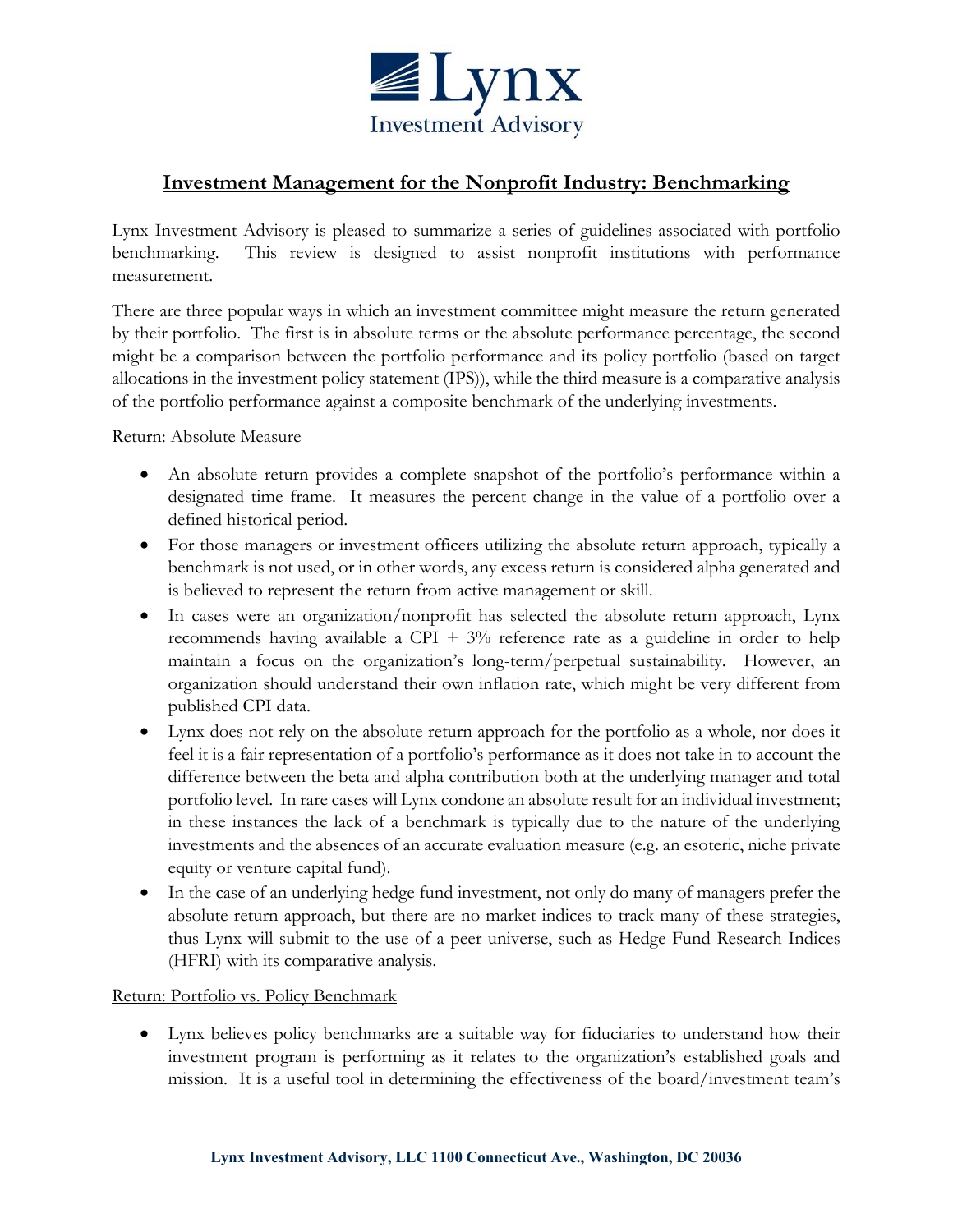

decision making process and how well the investment policy objectives meet the organization's needs (found in the investment policy statement (IPS)).

- The policy benchmark should be goals based. The investment return objective should incorporate the organization's long-term spending/accumulation goals, while preserving the real value of the portfolio net of inflation. The benchmark should provide the framework for measuring portfolio results relative to the risk-adjusted return objectives stated within the IPS.
- The policy benchmark should be a blended composition of simple market benchmarks comprising the target asset classes as stated in the IPS. By constructing the benchmark in this way, the board/investment team is able to evaluate whether their portfolio meets/continues to meet the long-term risk/return objectives of the organization and the efficacy of their asset allocation and tactical tilts in terms of long-term strategic targets.
- It is important to remember that a policy benchmark is mission-based and thus does not reflect how the overall market has performed. It is also essential to keep in mind that if the longterm goals of the nonprofit are not being met, relative performance against a market benchmark becomes less significant.

### Return: Portfolio vs. Composite Benchmarks

### **Characteristics of a Good Market Benchmark**

Unambiguous – The benchmark should be clearly understood by all parties involved in the investment program.

Investable – The benchmark should represent an investable alternative; the trustees could choose to hold the benchmark rather than hire individual managers.

Measurable – The benchmark's rate of return should be readily calculable.

Appropriate – The benchmark should reflect the manager's typical risk characteristics and area of expertise.

Specified in Advance – The benchmark must be specified prior to the evaluation period and known to all interested parties.

Owned – The benchmark should be acknowledged and accepted as an appropriate accountability standard by the party responsible for the performance.

Source: The Research Foundation of CFA Institute 2011

- A market benchmark should reflect the investment objectives, philosophy, and the fund manager's attitude to risk.
- An accurate market benchmark must provide a valid reference for comparison of a specific investment portfolio. It is important to select a benchmark that closely resembles policy constraints and management practice in terms of investment style, geography, sector, security type, duration, maturity range, and credit quality, to name a few.